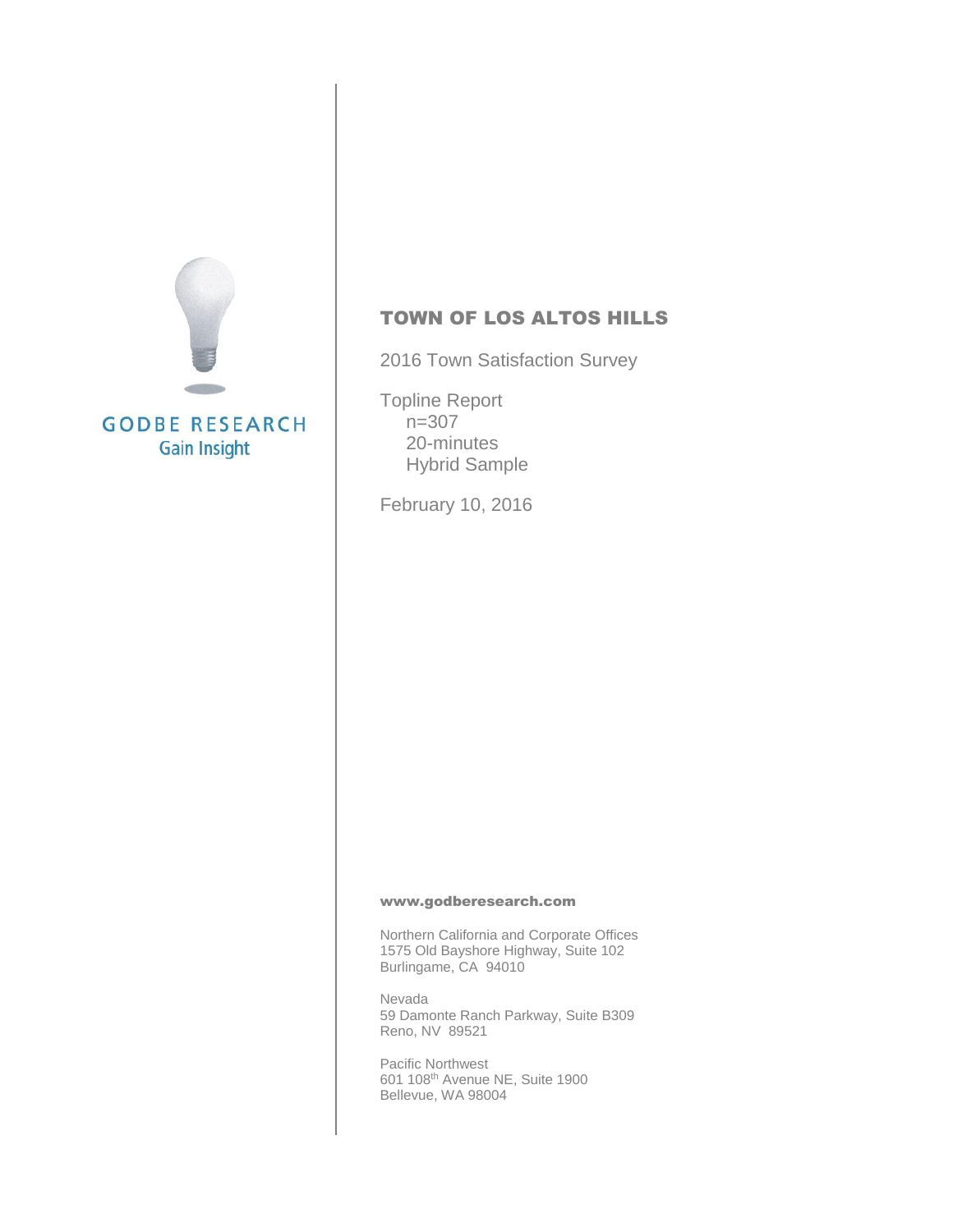# METHODOLOGY

#### **Sample Universe:**

- **6,348 Adults 18+**
- **5,187 Registerd Voters**

**Sample Size:**

- **Adults 18+ n=307**
- **Registered Voters n=267**

**Data Collection: Online & Phone Interviewing**

 **- Online, n=113**

 **- Phone, n=194**

**Marin of Error:**

 **- Adults 18+ = + 5.46%**

 $-$  Registered Voters =  $+$  5.84%

**Interview Dates: January 28 to February 7, 2016**

**Phone Interview Length: 21 minutes**

#### QUALITY OF LIFE

|                                                                                                                                           |                            | Adults 18+       |             | <b>Voters</b> |             |
|-------------------------------------------------------------------------------------------------------------------------------------------|----------------------------|------------------|-------------|---------------|-------------|
|                                                                                                                                           |                            | <b>Column N%</b> | <b>Mean</b> | Column N %    | <b>Mean</b> |
|                                                                                                                                           | <b>Very satisfied</b>      | 58.8%            |             | 63.4%         |             |
| 1. Generally speaking are you satisfied or dissatisfied with the<br>overall quality of life in Los Altos Hills?                           | <b>Somewhat satisfied</b>  | 36.7%            |             | 33.1%         |             |
|                                                                                                                                           | Somewhat dissatisfied      | 4.0%             |             | 3.1%          |             |
|                                                                                                                                           | Very dissatisfied          | .5%              |             | .4%           |             |
|                                                                                                                                           | <b>DK/NA</b>               | $0.0\%$          |             | $0.0\%$       |             |
|                                                                                                                                           | <b>Total Satisfied</b>     | 95.5%            |             | 96.5%         |             |
|                                                                                                                                           | <b>Total Dissatisfied</b>  | 4.5%             |             | 3.5%          |             |
|                                                                                                                                           | <b>Ratio Sat to Dissat</b> | 21.2             |             | 27.9          |             |
|                                                                                                                                           | <b>Better</b>              | 10.7%            |             | 11.4%         |             |
| 2. Looking ahead to the next five years, do you think quality of<br>life in Los Altos Hills will stay about the same as today, or will it | <b>About the same</b>      | 69.5%            |             | 70.3%         |             |
| be better or worse?                                                                                                                       | <b>Worse</b>               | 15.5%            |             | 13.9%         |             |
|                                                                                                                                           | <b>DK/NA</b>               | 4.3%             |             | 4.4%          |             |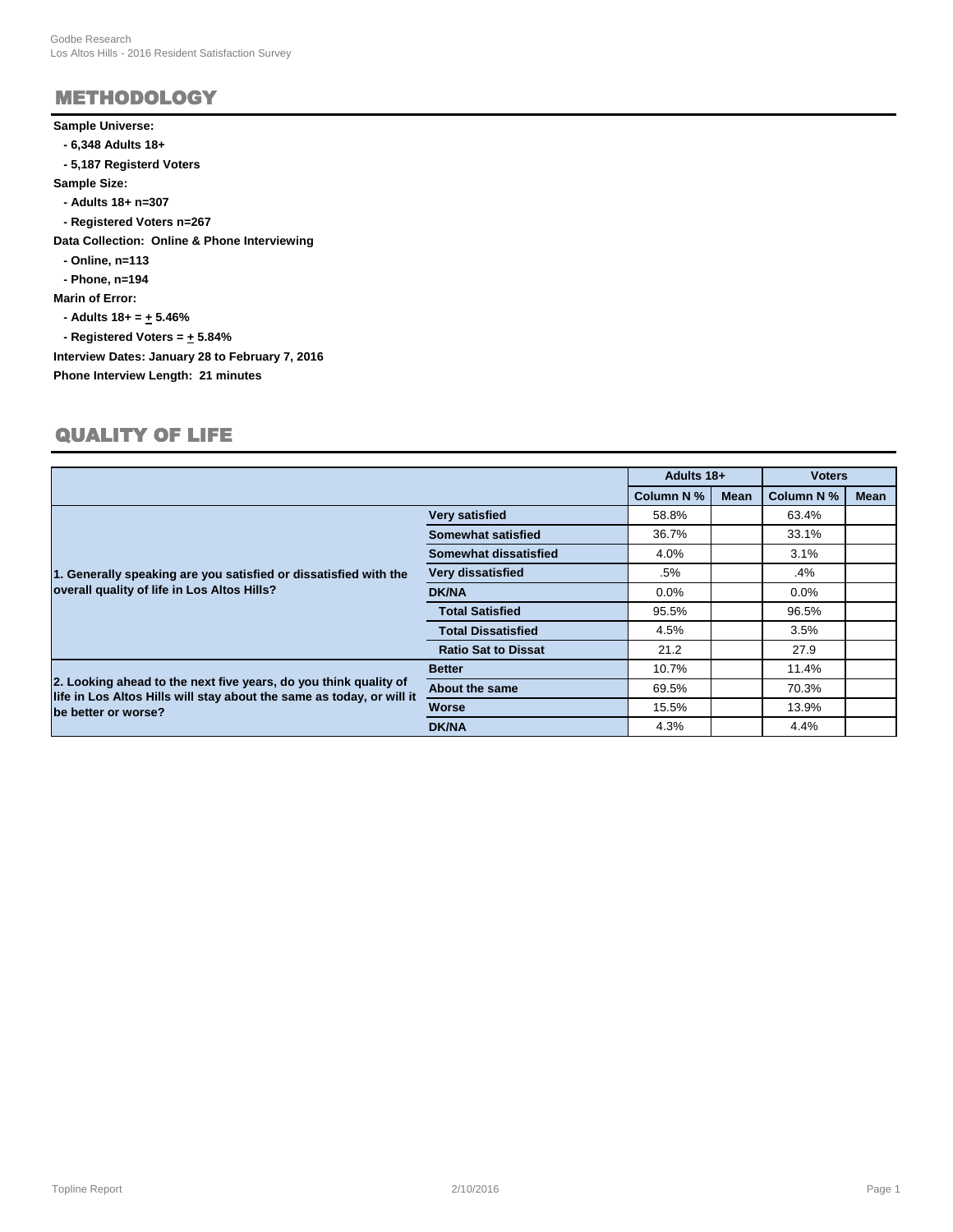|                                                                |                                                        | Adults 18+       |             | <b>Voters</b>     |      |
|----------------------------------------------------------------|--------------------------------------------------------|------------------|-------------|-------------------|------|
|                                                                |                                                        | <b>Column N%</b> | <b>Mean</b> | <b>Column N %</b> | Mean |
|                                                                | Roads/Infrastructure/Potholes                          | 6.2%             |             | 6.1%              |      |
|                                                                | Noise pollution/Highway/Airplanes                      | 5.5%             |             | 5.8%              |      |
|                                                                | <b>Building big homes</b>                              | 4.7%             |             | 4.8%              |      |
|                                                                | Growth/Development/Constructio<br>n                    | 4.9%             |             | 5.4%              |      |
|                                                                | <b>Crime</b>                                           | 4.8%             |             | 5.2%              |      |
|                                                                | Jobs/Economy                                           | 3.7%             |             | 4.5%              |      |
|                                                                | <b>Education</b>                                       | 2.7%             |             | 3.3%              |      |
|                                                                | <b>Crowded/Population growth</b>                       | 1.7%             |             | 2.0%              |      |
|                                                                | <b>Wireless connectivity</b>                           | .5%              |             | .6%               |      |
|                                                                | <b>Taxes</b>                                           | 1.0%             |             | 1.3%              |      |
|                                                                | <b>Homelessness</b>                                    | .6%              |             | $.7\%$            |      |
|                                                                | <b>Cost of living</b>                                  | 5.5%             |             | 5.6%              |      |
|                                                                | <b>Traffic/Congestion</b>                              | 9.3%             |             | 9.8%              |      |
|                                                                | <b>Water/Drought/Quality</b>                           | 5.3%             |             | 5.6%              |      |
| 3. What do you feel is the single, most important issue facing | Put wiring underground                                 | 2.4%             |             | 3.0%              |      |
| <b>Los Altos Hills?</b>                                        | <b>Parking</b>                                         | .2%              |             | .3%               |      |
|                                                                | <b>None/Nothing/No issues</b>                          | 5.4%             |             | 5.7%              |      |
|                                                                | Lack of sense of community                             | 1.8%             |             | 1.1%              |      |
|                                                                | <b>Maintain rural community</b>                        | 3.1%             |             | 2.7%              |      |
|                                                                | Open space/Land<br>management/Zoning/Building<br>codes | 3.7%             |             | 3.3%              |      |
|                                                                | <b>Trail/Path maintenance</b>                          | 2.4%             |             | 2.4%              |      |
|                                                                | <b>Bicycle safety</b>                                  | 1.2%             |             | 1.5%              |      |
|                                                                | <b>Downtown development</b>                            | .5%              |             | .6%               |      |
|                                                                | <b>City services</b>                                   | 1.1%             |             | .4%               |      |
|                                                                | <b>Fire/Police services</b>                            | .4%              |             | .5%               |      |
|                                                                | <b>Government</b>                                      | 1.8%             |             | 1.1%              |      |
|                                                                | <b>Diversity</b>                                       | .9%              |             | .4%               |      |
|                                                                | <b>Public Safety</b>                                   | 1.1%             |             | 1.4%              |      |
|                                                                | Other mention                                          | 2.0%             |             | 2.3%              |      |
|                                                                | <b>DK/NA/Unsure</b>                                    | 15.5%            |             | 12.5%             |      |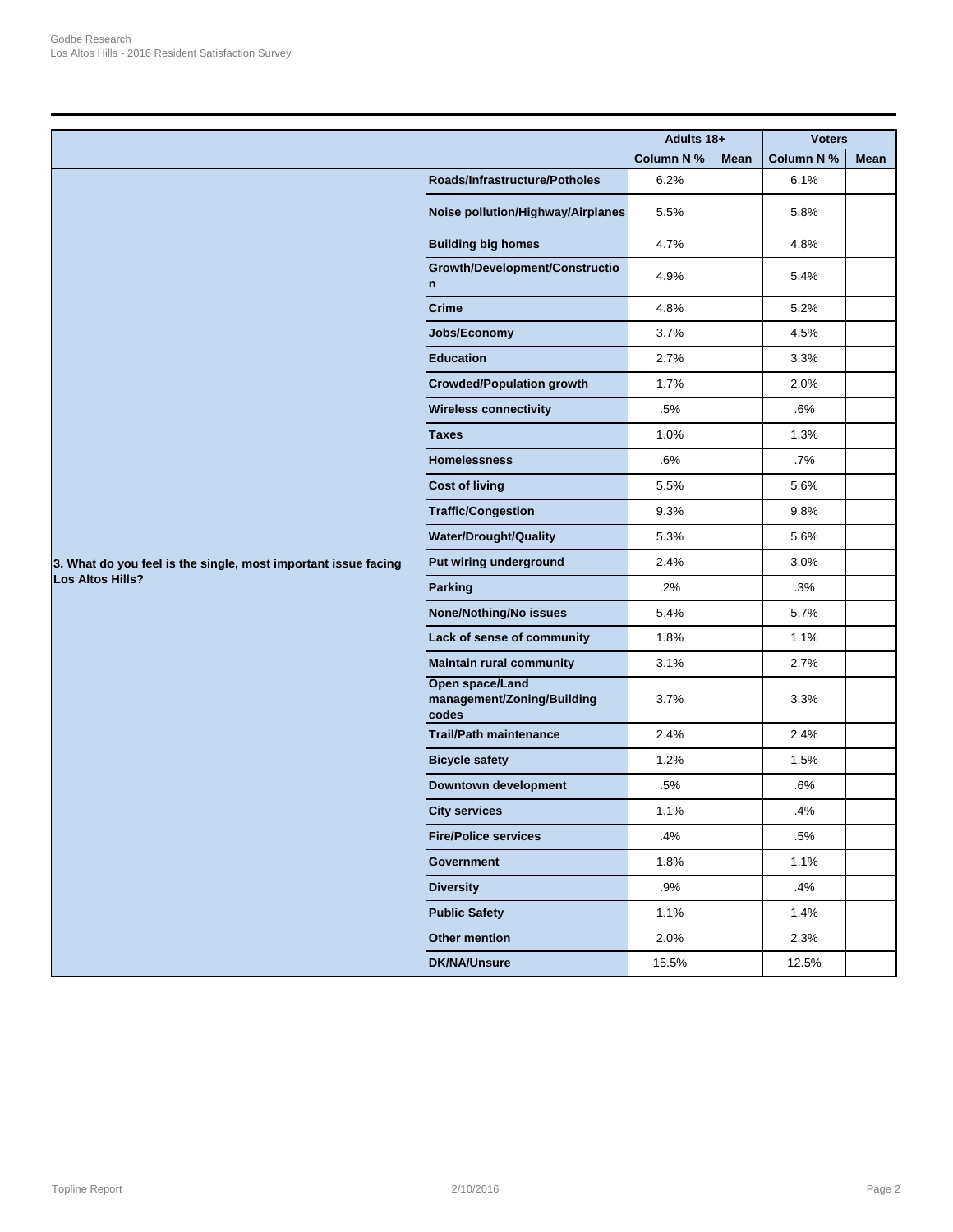### TOWN SERVICES

|                                                                   |                              | Adults 18+ |             | <b>Voters</b> |             |
|-------------------------------------------------------------------|------------------------------|------------|-------------|---------------|-------------|
|                                                                   |                              | Column N % | <b>Mean</b> | Column N %    | <b>Mean</b> |
|                                                                   | <b>Very satisfied</b>        | 42.6%      |             | 46.5%         |             |
|                                                                   | <b>Somewhat satisfied</b>    | 45.1%      |             | 43.1%         |             |
|                                                                   | Somewhat dissatisfied        | 5.3%       |             | 4.5%          |             |
| 4. Generally speaking, are you satisfied or dissatisfied with the | Very dissatisfied            | 3.3%       |             | 1.5%          |             |
| job Los Altos Hills is doing to provide Town services?            | <b>DK/NA</b>                 | 3.6%       |             | 4.4%          |             |
|                                                                   | <b>Total Satisfied</b>       | 87.7%      |             | 89.6%         |             |
|                                                                   | <b>Total Dissatisfied</b>    | 8.7%       |             | 6.0%          |             |
|                                                                   | <b>Ratio Sat to Dissat</b>   | 10.1       |             | 15.0          |             |
|                                                                   | <b>Very Satisfied</b>        | 29.9%      |             | 31.0%         |             |
|                                                                   | <b>Somewhat Satisfied</b>    | 34.8%      |             | 36.9%         |             |
| 5A. Traffic law enforcement                                       | <b>Somewhat Dissatisfied</b> | 22.3%      |             | 19.3%         |             |
|                                                                   | <b>Very Dissatisfied</b>     | 6.0%       |             | 5.6%          |             |
|                                                                   | <b>DK/NA</b>                 | 7.0%       |             | 7.1%          |             |
|                                                                   | <b>Very Satisfied</b>        | 30.1%      |             | 31.3%         |             |
|                                                                   | Somewhat Satisfied           | 34.5%      |             | 39.1%         |             |
| 5B. Neighborhood police patrols                                   | <b>Somewhat Dissatisfied</b> | 16.3%      |             | 12.6%         |             |
|                                                                   | <b>Very Dissatisfied</b>     | 5.6%       |             | 3.3%          |             |
|                                                                   | <b>DK/NA</b>                 | 13.4%      |             | 13.8%         |             |
|                                                                   | <b>Very Satisfied</b>        | 33.2%      |             | 33.0%         |             |
|                                                                   | <b>Somewhat Satisfied</b>    | 47.0%      |             | 48.9%         |             |
| 5C. Communication between the Town and residents                  | <b>Somewhat Dissatisfied</b> | 10.5%      |             | 8.7%          |             |
|                                                                   | <b>Very Dissatisfied</b>     | 3.1%       |             | 2.3%          |             |
|                                                                   | <b>DK/NA</b>                 | 6.2%       |             | 7.1%          |             |
|                                                                   | <b>Very Satisfied</b>        | 32.4%      |             | 35.2%         |             |
|                                                                   | <b>Somewhat Satisfied</b>    | 37.6%      |             | 40.2%         |             |
| 5D. The Town's efforts to prevent crime                           | <b>Somewhat Dissatisfied</b> | 12.6%      |             | 8.9%          |             |
|                                                                   | <b>Very Dissatisfied</b>     | 5.9%       |             | 2.8%          |             |
|                                                                   | <b>DK/NA</b>                 | 11.5%      |             | 12.9%         |             |
|                                                                   | <b>Very Satisfied</b>        | 36.8%      |             | 40.1%         |             |
|                                                                   | <b>Somewhat Satisfied</b>    | 43.0%      |             | 40.4%         |             |
| 5E. Providing park and recreation programs and events             | <b>Somewhat Dissatisfied</b> | 9.4%       |             | 6.7%          |             |
|                                                                   | <b>Very Dissatisfied</b>     | 2.0%       |             | 2.5%          |             |
|                                                                   | <b>DK/NA</b>                 | 8.9%       |             | 10.3%         |             |
|                                                                   | <b>Very Satisfied</b>        | 38.7%      |             | 40.1%         |             |
|                                                                   | <b>Somewhat Satisfied</b>    | 38.7%      |             | 35.8%         |             |
| 5F. Information and programs to conserve water at your home or    | <b>Somewhat Dissatisfied</b> | 10.6%      |             | 10.6%         |             |
| business                                                          | <b>Very Dissatisfied</b>     | 2.8%       |             | 2.7%          |             |
|                                                                   | <b>DK/NA</b>                 | 9.3%       |             | 10.8%         |             |
|                                                                   | <b>Very Satisfied</b>        | 17.8%      |             | 18.2%         |             |
|                                                                   | <b>Somewhat Satisfied</b>    | 24.2%      |             | 24.5%         |             |
| 5G. Providing programs for senior citizens                        | <b>Somewhat Dissatisfied</b> | 9.5%       |             | 11.0%         |             |
|                                                                   | <b>Very Dissatisfied</b>     | 5.1%       |             | 4.6%          |             |
|                                                                   | <b>DK/NA</b>                 | 43.4%      |             | 41.7%         |             |
|                                                                   | <b>Very Satisfied</b>        | 37.0%      |             | 39.6%         |             |
|                                                                   | <b>Somewhat Satisfied</b>    | 38.1%      |             | 38.4%         |             |
| 5H. Emergency preparedness                                        | <b>Somewhat Dissatisfied</b> | 6.2%       |             | 3.1%          |             |
|                                                                   | <b>Very Dissatisfied</b>     | 1.4%       |             | .6%           |             |
|                                                                   | <b>DK/NA</b>                 | 17.3%      |             | 18.3%         |             |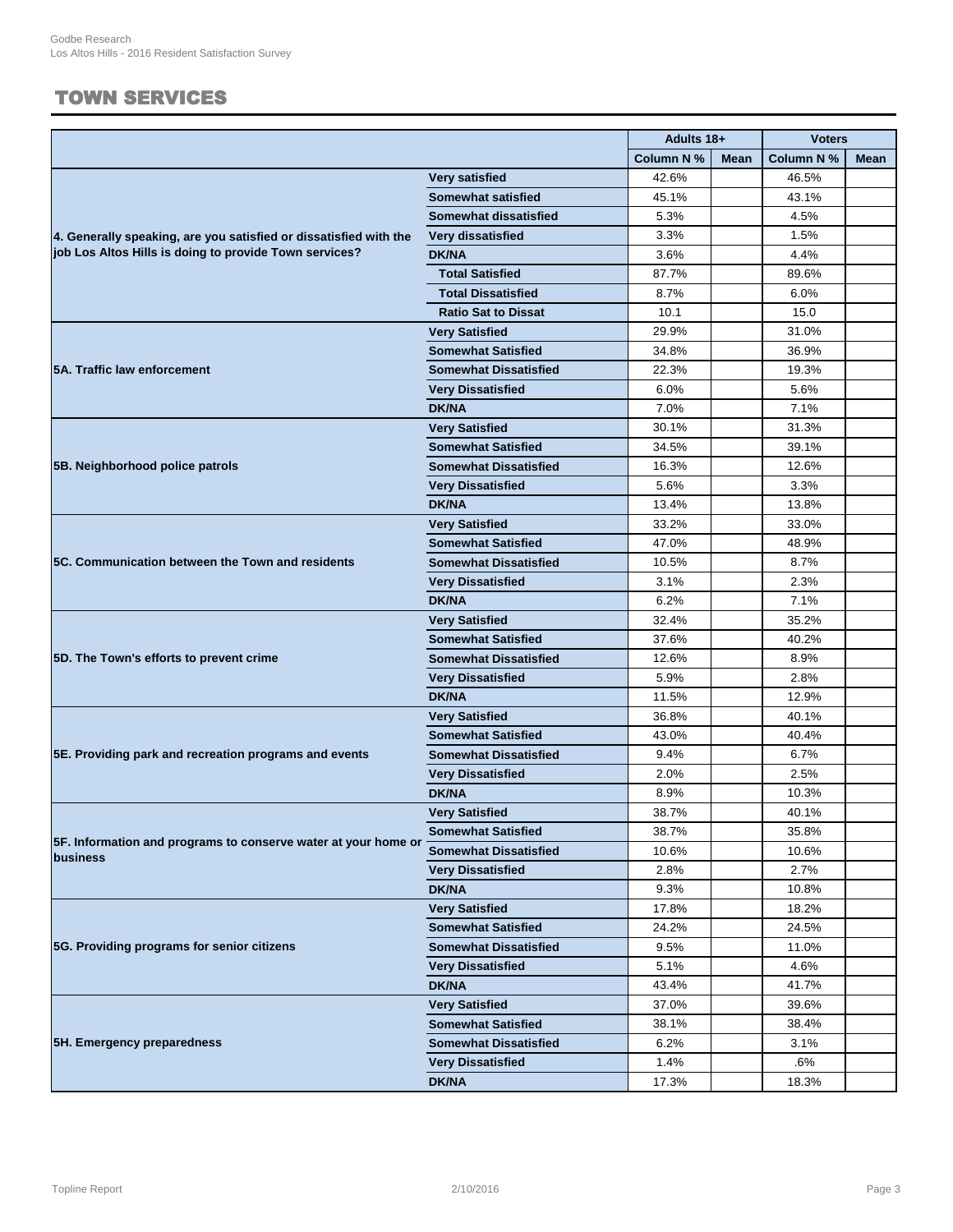|                                                                            |                              | Adults 18+ |             | <b>Voters</b>     |      |
|----------------------------------------------------------------------------|------------------------------|------------|-------------|-------------------|------|
|                                                                            |                              | Column N % | <b>Mean</b> | <b>Column N %</b> | Mean |
|                                                                            | <b>Very Satisfied</b>        | 46.8%      |             | 51.7%             |      |
|                                                                            | <b>Somewhat Satisfied</b>    | 34.9%      |             | 35.9%             |      |
| 5I. Cleaning and maintaining public streets                                | <b>Somewhat Dissatisfied</b> | 11.2%      |             | 9.8%              |      |
|                                                                            | <b>Very Dissatisfied</b>     | 3.3%       |             | 1.5%              |      |
|                                                                            | <b>DK/NA</b>                 | 3.8%       |             | 1.1%              |      |
|                                                                            | <b>Very Satisfied</b>        | 50.2%      |             | 49.6%             |      |
|                                                                            | <b>Somewhat Satisfied</b>    | 35.3%      |             | 35.5%             |      |
| 5J. Maintaining parks and open space                                       | <b>Somewhat Dissatisfied</b> | 7.7%       |             | 6.9%              |      |
|                                                                            | <b>Very Dissatisfied</b>     | 2.8%       |             | 3.4%              |      |
|                                                                            | <b>DK/NA</b>                 | 4.1%       |             | 4.6%              |      |
|                                                                            | <b>Very Satisfied</b>        | 14.8%      |             | 14.6%             |      |
|                                                                            | <b>Somewhat Satisfied</b>    | 18.8%      |             | 20.5%             |      |
| 5K. Processing building permits                                            | <b>Somewhat Dissatisfied</b> | 12.5%      |             | 12.7%             |      |
|                                                                            | <b>Very Dissatisfied</b>     | 8.1%       |             | 6.6%              |      |
|                                                                            | <b>DK/NA</b>                 | 45.8%      |             | 45.6%             |      |
|                                                                            | <b>Very Satisfied</b>        | 39.2%      |             | 42.7%             |      |
| 5L. Sheriff's Department 9-1-1 response time                               | <b>Somewhat Satisfied</b>    | 20.7%      |             | 22.7%             |      |
|                                                                            | <b>Somewhat Dissatisfied</b> | 4.2%       |             | 4.1%              |      |
|                                                                            | <b>Very Dissatisfied</b>     | 3.2%       |             | 1.9%              |      |
|                                                                            | <b>DK/NA</b>                 | 32.8%      |             | 28.6%             |      |
|                                                                            | <b>Very Satisfied</b>        | 44.4%      |             | 43.6%             |      |
|                                                                            | <b>Somewhat Satisfied</b>    | 38.7%      |             | 39.5%             |      |
| 5M. Keeping town parks and pathways clean                                  | <b>Somewhat Dissatisfied</b> | 9.5%       |             | 8.2%              |      |
|                                                                            | <b>Very Dissatisfied</b>     | 2.1%       |             | 2.6%              |      |
|                                                                            | <b>DK/NA</b>                 | 5.3%       |             | 6.1%              |      |
|                                                                            | <b>Very Satisfied</b>        | 36.5%      |             | 39.7%             |      |
|                                                                            | <b>Somewhat Satisfied</b>    | 37.7%      |             | 36.1%             |      |
| 5N. Maintaining pathways                                                   | <b>Somewhat Dissatisfied</b> | 16.2%      |             | 15.3%             |      |
|                                                                            | <b>Very Dissatisfied</b>     | 4.0%       |             | 2.7%              |      |
|                                                                            | <b>DK/NA</b>                 | 5.6%       |             | 6.2%              |      |
| 5L. Sheriff's Department 9-1-1 response time                               |                              |            | 1.32        |                   | 1.40 |
| 5J. Maintaining parks and open space                                       |                              |            | 1.28        |                   | 1.27 |
| 5H. Emergency preparedness                                                 |                              |            | 1.24        |                   | 1.39 |
| 5M. Keeping town parks and pathways clean                                  |                              |            | 1.20        |                   | 1.21 |
| 5I. Cleaning and maintaining public streets                                |                              |            | 1.15        |                   | 1.28 |
| 5E. Providing park and recreation programs and events                      |                              |            | 1.13        |                   | 1.21 |
| 5F. Information and programs to conserve water at your home or<br>business |                              |            | 1.10        |                   | 1.12 |
| 5C. Communication between the Town and residents                           |                              |            | 1.03        |                   | 1.09 |
| 5N. Maintaining pathways                                                   |                              |            | .92         |                   | 1.01 |
| 5D. The Town's efforts to prevent crime                                    |                              |            | .88         |                   | 1.10 |
| 5B. Neighborhood police patrols                                            |                              |            | .78         |                   | .96  |
| 5G. Providing programs for senior citizens                                 |                              |            | .71         |                   | .70  |
| 5A. Traffic law enforcement                                                |                              |            | .65         |                   | .74  |
| 5K. Processing building permits                                            |                              |            | .36         |                   | .44  |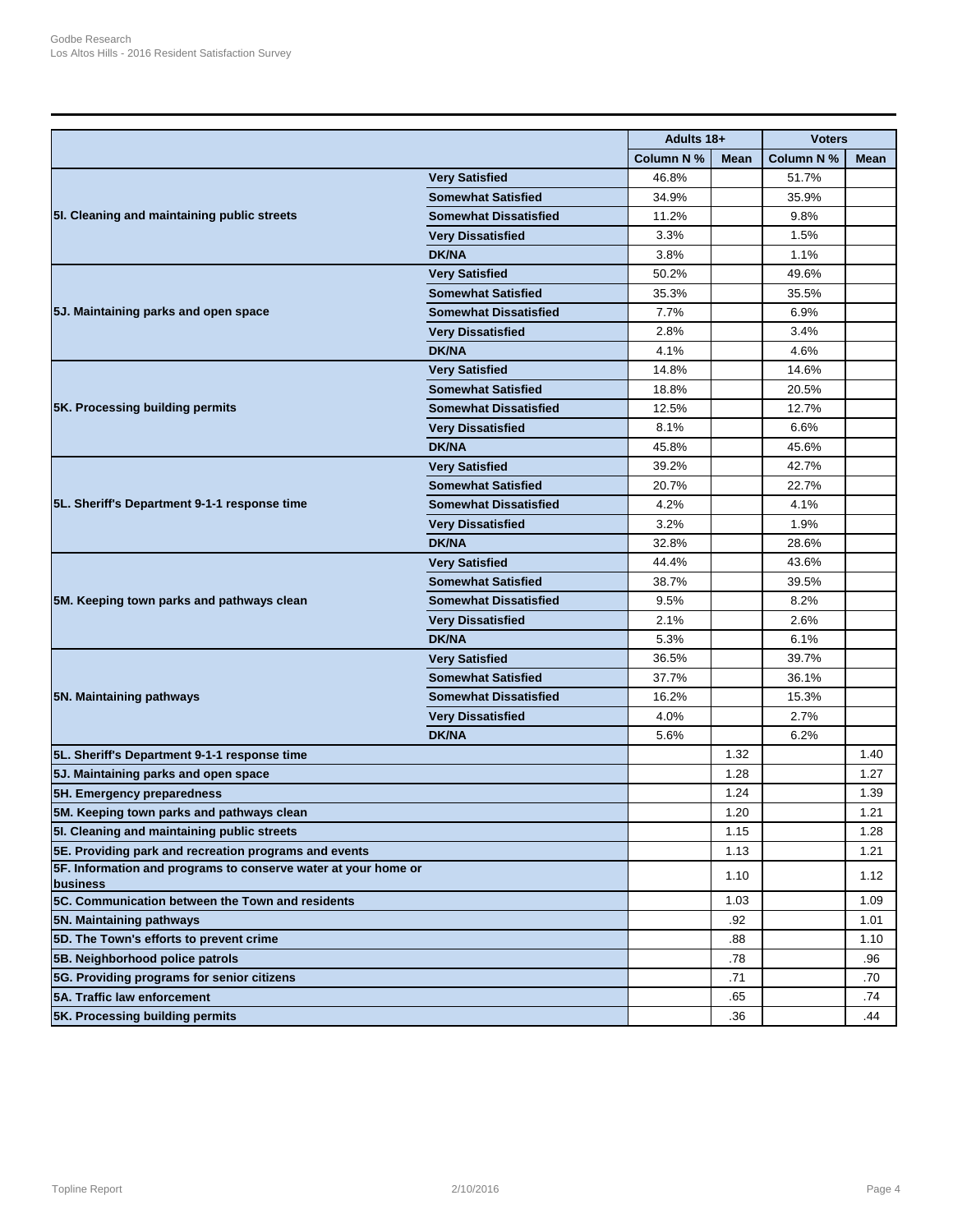|                                                            |                             | Adults 18+ |             | <b>Voters</b>     |             |
|------------------------------------------------------------|-----------------------------|------------|-------------|-------------------|-------------|
|                                                            |                             | Column N % | <b>Mean</b> | <b>Column N %</b> | <b>Mean</b> |
|                                                            | <b>Extremely Important</b>  | 23.5%      |             | 20.8%             |             |
|                                                            | <b>Very Important</b>       | 28.0%      |             | 30.1%             |             |
| 6A. Providing high speed internet to unserved areas        | <b>Somewhat Important</b>   | 25.8%      |             | 25.6%             |             |
|                                                            | <b>Not At All Important</b> | 16.9%      |             | 16.4%             |             |
|                                                            | <b>DK/NA</b>                | 5.8%       |             | 7.1%              |             |
|                                                            | <b>Extremely Important</b>  | 22.3%      |             | 21.2%             |             |
|                                                            | <b>Very Important</b>       | 32.9%      |             | 35.1%             |             |
| 6B. Undergrounding utility lines                           | <b>Somewhat Important</b>   | 27.6%      |             | 28.3%             |             |
|                                                            | <b>Not At All Important</b> | 14.1%      |             | 11.6%             |             |
|                                                            | <b>DK/NA</b>                | 3.2%       |             | 3.8%              |             |
|                                                            | <b>Extremely Important</b>  | 6.5%       |             | 5.8%              |             |
|                                                            | <b>Very Important</b>       | 14.1%      |             | 15.2%             |             |
| 6C. Building a new community center near the Town Hall     | <b>Somewhat Important</b>   | 23.8%      |             | 26.5%             |             |
|                                                            | <b>Not At All Important</b> | 51.8%      |             | 47.8%             |             |
|                                                            | <b>DK/NA</b>                | 3.9%       |             | 4.7%              |             |
|                                                            | <b>Extremely Important</b>  | 13.7%      |             | 13.4%             |             |
|                                                            | <b>Very Important</b>       | 22.8%      |             | 27.0%             |             |
| 6D. Expanding the municipal sewer system to unserved areas | <b>Somewhat Important</b>   | 26.7%      |             | 28.4%             |             |
|                                                            | <b>Not At All Important</b> | 28.2%      |             | 22.7%             |             |
|                                                            | <b>DK/NA</b>                | 8.6%       |             | 8.5%              |             |
|                                                            | <b>Extremely Important</b>  | 17.6%      |             | 14.7%             |             |
|                                                            | <b>Very Important</b>       | 24.4%      |             | 27.4%             |             |
| 6E. Providing town maintenance of private roads            | <b>Somewhat Important</b>   | 23.5%      |             | 26.2%             |             |
|                                                            | <b>Not At All Important</b> | 29.5%      |             | 25.9%             |             |
|                                                            | <b>DK/NA</b>                | 5.0%       |             | 5.8%              |             |
|                                                            | <b>Extremely Important</b>  | 21.6%      |             | 20.3%             |             |
|                                                            | <b>Very Important</b>       | 32.7%      |             | 34.9%             |             |
| 6F. Providing additional Sheriff's patrol services         | <b>Somewhat Important</b>   | 30.6%      |             | 29.7%             |             |
|                                                            | <b>Not At All Important</b> | 10.4%      |             | 10.3%             |             |
|                                                            | <b>DK/NA</b>                | 4.7%       |             | 4.8%              |             |
| 6F. Providing additional Sheriff's patrol services         |                             |            | 1.69        |                   | 1.68        |
| 6B. Undergrounding utility lines                           |                             |            | 1.66        |                   | 1.68        |
| 6A. Providing high speed internet to unserved areas        |                             |            | 1.62        |                   | 1.60        |
| 6E. Providing town maintenance of private roads            |                             |            | 1.32        |                   | 1.33        |
| 6D. Expanding the municipal sewer system to unserved areas |                             |            | 1.24        |                   | 1.34        |
| 6C. Building a new community center near the Town Hall     |                             |            | .74         |                   | .78         |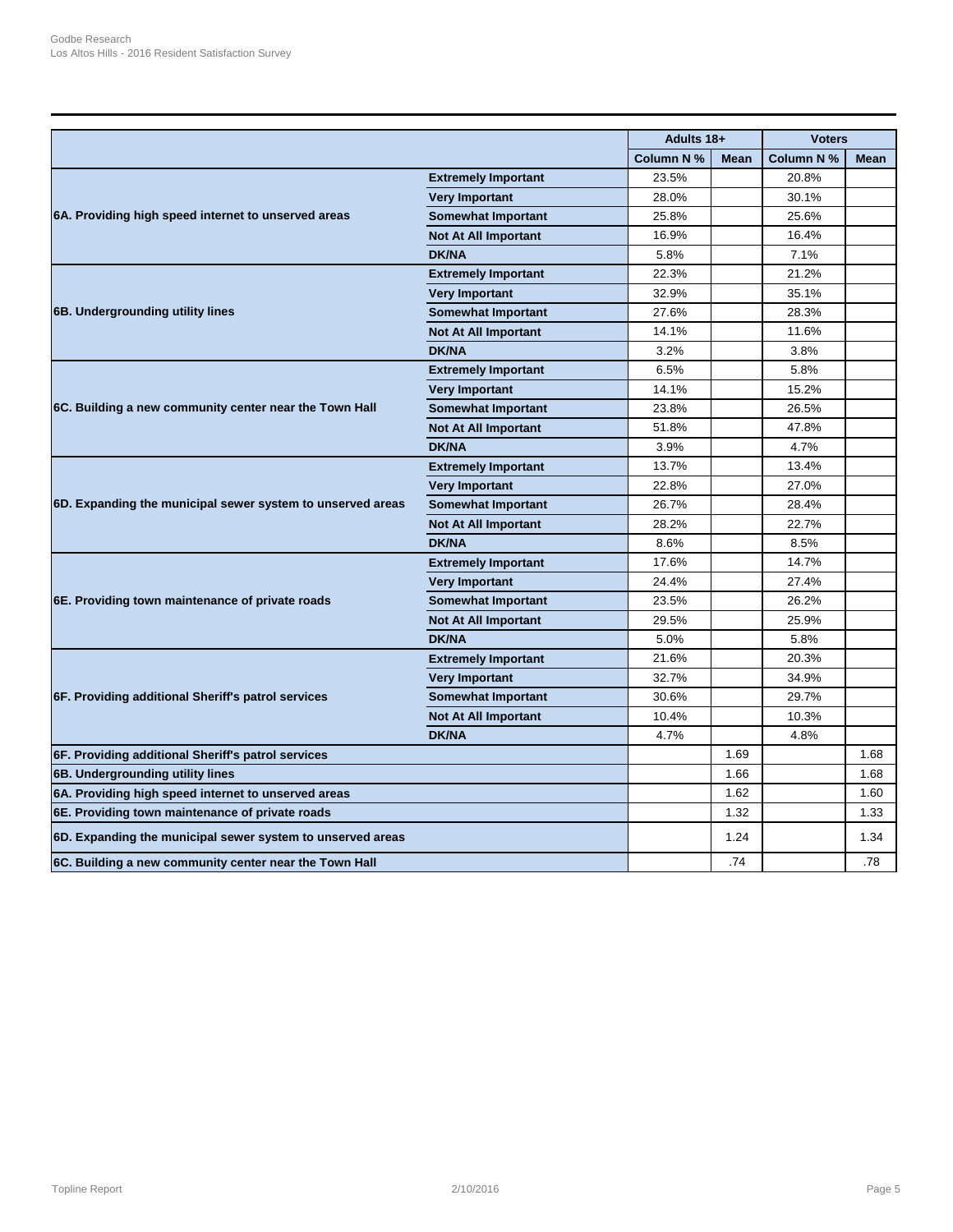|                                                                                                                                     |                                                                    | Adults 18+ |             | <b>Voters</b> |             |
|-------------------------------------------------------------------------------------------------------------------------------------|--------------------------------------------------------------------|------------|-------------|---------------|-------------|
|                                                                                                                                     |                                                                    | Column N % | <b>Mean</b> | Column N %    | <b>Mean</b> |
|                                                                                                                                     | <b>Town website</b>                                                | 6.1%       |             | 4.9%          |             |
|                                                                                                                                     | <b>Email</b>                                                       | 15.2%      |             | 12.4%         |             |
| 7. In the past 12 months, if you have had contact with any Town                                                                     | <b>Letter to Town</b>                                              | 3.5%       |             | 3.3%          |             |
|                                                                                                                                     | <b>Nextdoor</b>                                                    | 1.9%       |             | 2.2%          |             |
|                                                                                                                                     | Other online resource                                              | 0.6%       |             | 0.0%          |             |
| employee or Council member about an issue or problem how did                                                                        | <b>Public meeting</b>                                              | 10.5%      |             | 8.3%          |             |
| vou contact them?                                                                                                                   | <b>Telephone call</b>                                              | 24.7%      |             | 23.9%         |             |
|                                                                                                                                     | <b>Visited Town Hall</b>                                           | 22.2%      |             | 18.6%         |             |
|                                                                                                                                     | Did not contact Town employee or<br>council member                 | 43.4%      |             | 45.7%         |             |
|                                                                                                                                     | <b>Other</b>                                                       | 1.1%       |             | 0.4%          |             |
|                                                                                                                                     | DK/NA                                                              | 3.5%       |             | 4.2%          |             |
|                                                                                                                                     | <b>Very satisfied</b>                                              | 52.7%      |             | 53.5%         |             |
|                                                                                                                                     | Somewhat satisfied                                                 | 33.4%      |             | 35.3%         |             |
|                                                                                                                                     | Somewhat dissatisfied                                              | 4.7%       |             | 4.5%          |             |
| 8. Considering the responsiveness, the quality of information<br>and the level of courtesy, were you satisfied or dissatisfied with | Very dissatisfied                                                  | 7.8%       |             | 4.9%          |             |
| your interaction with the Town employee or Council member?                                                                          | <b>DK/NA</b>                                                       | 1.4%       |             | 1.8%          |             |
|                                                                                                                                     | <b>Total Satisfied</b>                                             | 86.1%      |             | 88.8%         |             |
|                                                                                                                                     | <b>Total Dissatisfied</b>                                          | 12.5%      |             | 9.4%          |             |
|                                                                                                                                     | <b>Ratio Sat to Dissat</b>                                         | 6.9        |             | 9.4           |             |
|                                                                                                                                     | <b>Problem not resolved</b>                                        | 37.1%      |             | 42.5%         |             |
|                                                                                                                                     | Lack of courtesy/politeness                                        | 25.8%      |             | 25.1%         |             |
|                                                                                                                                     | Time it took to answer question                                    | 18.3%      |             | $0.0\%$       |             |
|                                                                                                                                     | Deferred the issue to another<br>government agency                 | 5.1%       |             | 8.8%          |             |
| 9. What is the single, MOST important reason you were                                                                               | Did not provide an answer                                          | 4.0%       |             | 6.9%          |             |
| dissatisfied with the interaction?                                                                                                  | Information was not helpful/useful                                 | 3.8%       |             | 6.6%          |             |
|                                                                                                                                     | Did not receive a call-back or<br>email to follow-up on my problem | 0.0%       |             | 0.0%          |             |
|                                                                                                                                     | <b>Other/additional comments</b>                                   | 5.8%       |             | 10.1%         |             |
|                                                                                                                                     | <b>DK/NA</b>                                                       | 0.0%       |             | 0.0%          |             |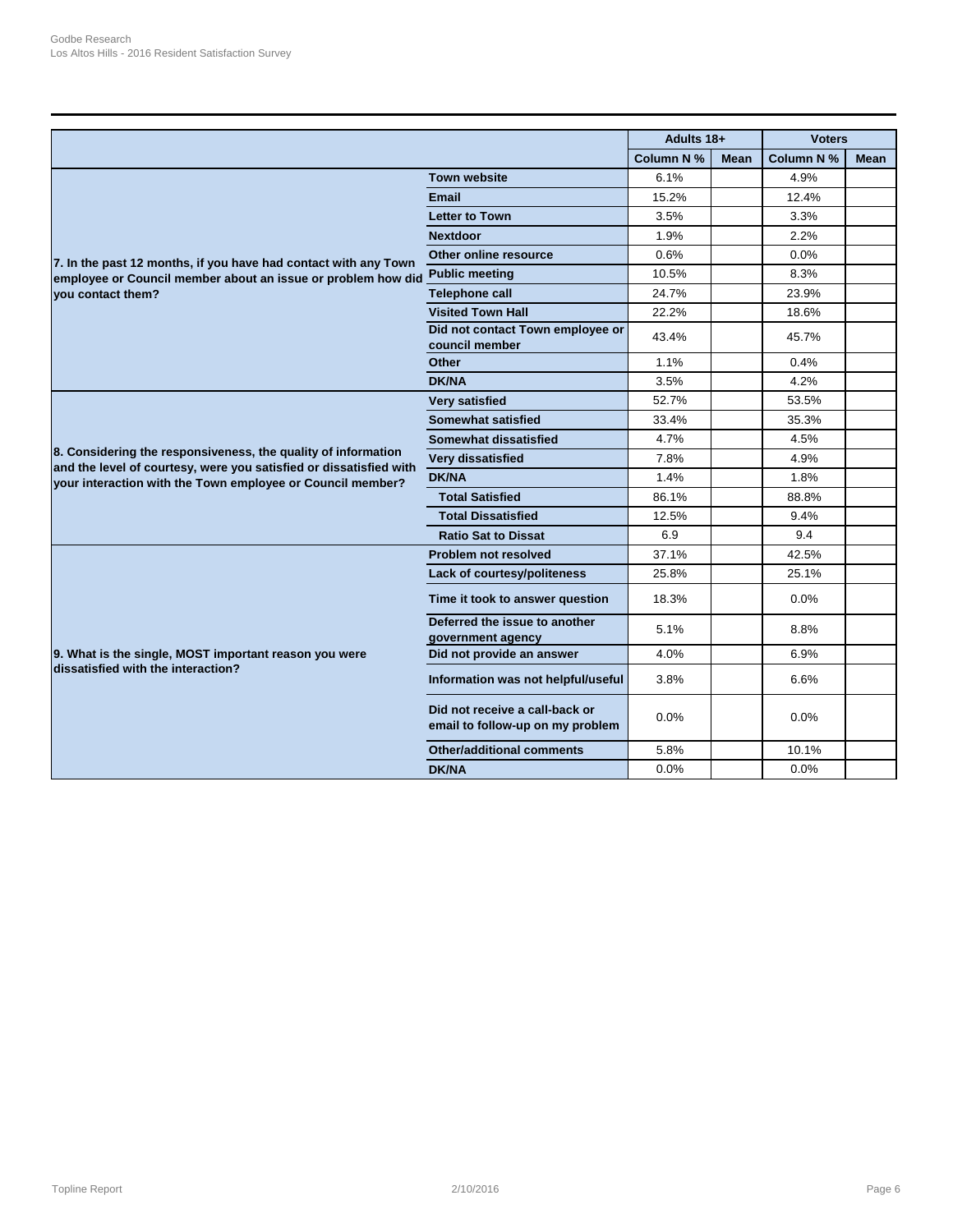## SENSE OF COMMUNITY

|                                                                                                                                      |                                                     | Adults 18+ |             | <b>Voters</b> |             |
|--------------------------------------------------------------------------------------------------------------------------------------|-----------------------------------------------------|------------|-------------|---------------|-------------|
|                                                                                                                                      |                                                     | Column N % | <b>Mean</b> | Column N %    | <b>Mean</b> |
|                                                                                                                                      | <b>Very strong</b>                                  | 16.6%      |             | 17.3%         |             |
|                                                                                                                                      | <b>Somewhat strong</b>                              | 36.2%      |             | 37.5%         |             |
| 10. Thinking about the sense of community that you feel living in<br>Los Altos Hills. Would you say that you feel a strong, weak, or | Somewhat weak                                       | 26.0%      |             | 26.5%         |             |
| no sense of community at all?                                                                                                        | Very weak                                           | 13.2%      |             | 9.5%          |             |
|                                                                                                                                      | None at all                                         | 6.0%       |             | 6.5%          |             |
|                                                                                                                                      | <b>DK/NA</b>                                        | 2.1%       |             | 2.6%          |             |
|                                                                                                                                      | <b>Increased</b>                                    | 14.9%      |             | 13.4%         |             |
| 11. Has the sense of community that you feel living in Los Altos<br>Hills increased, stayed the same or decreased in the last 5      | <b>Stayed the same</b>                              | 62.2%      |             | 65.3%         |             |
| years?                                                                                                                               | <b>Decreased</b>                                    | 18.4%      |             | 17.0%         |             |
|                                                                                                                                      | DK/NA                                               | 4.6%       |             | 4.3%          |             |
|                                                                                                                                      | <b>Extremely important</b>                          | 17.4%      |             | 16.1%         |             |
|                                                                                                                                      | Very important                                      | 39.5%      |             | 40.4%         |             |
| 12. How important is having a sense of community in Los Altos<br>Hills to you, is it extremely important, very important, somewhat   | Somewhat important                                  | 30.0%      |             | 29.7%         |             |
| important, not too important, or not at all important?                                                                               | Not too important                                   | 9.4%       |             | 9.3%          |             |
|                                                                                                                                      | Not at all important                                | 3.7%       |             | 4.5%          |             |
|                                                                                                                                      | <b>DK/NA</b>                                        | .1%        |             | 0.0%          |             |
|                                                                                                                                      | <b>Town Picnic</b>                                  | 47.3%      |             | 36.2%         |             |
|                                                                                                                                      | 4th of July                                         | 28.9%      |             | 29.0%         |             |
|                                                                                                                                      | <b>Pathways Run/Walk</b>                            | 22.3%      |             | 20.1%         |             |
|                                                                                                                                      | <b>Easter Egg Hunt</b>                              | 13.9%      |             | 10.3%         |             |
|                                                                                                                                      | <b>Movie Night</b>                                  | 13.7%      |             | 14.3%         |             |
|                                                                                                                                      | <b>Hoedown</b>                                      | 12.9%      |             | 7.5%          |             |
|                                                                                                                                      | <b>Barn Lighting</b>                                | 12.3%      |             | 10.2%         |             |
| 13. What town events have you or anyone in your household                                                                            | <b>Vines and Wines</b>                              | 11.5%      |             | 11.0%         |             |
| attended?                                                                                                                            | <b>Caroling in the Hills</b>                        | 10.8%      |             | 10.5%         |             |
|                                                                                                                                      | <b>Earth Day</b>                                    | 8.2%       |             | 7.1%          |             |
|                                                                                                                                      | 60th Gala                                           | 5.9%       |             | 5.9%          |             |
|                                                                                                                                      | <b>Hoppin' Hounds Easter Biscuit</b><br><b>Hunt</b> | 4.2%       |             | 3.0%          |             |
|                                                                                                                                      | <b>Leadership Conference</b>                        | 2.3%       |             | 2.7%          |             |
|                                                                                                                                      | Other                                               | 11.4%      |             | 13.2%         |             |
|                                                                                                                                      | <b>DK/NA</b>                                        | 15.3%      |             | 18.7%         |             |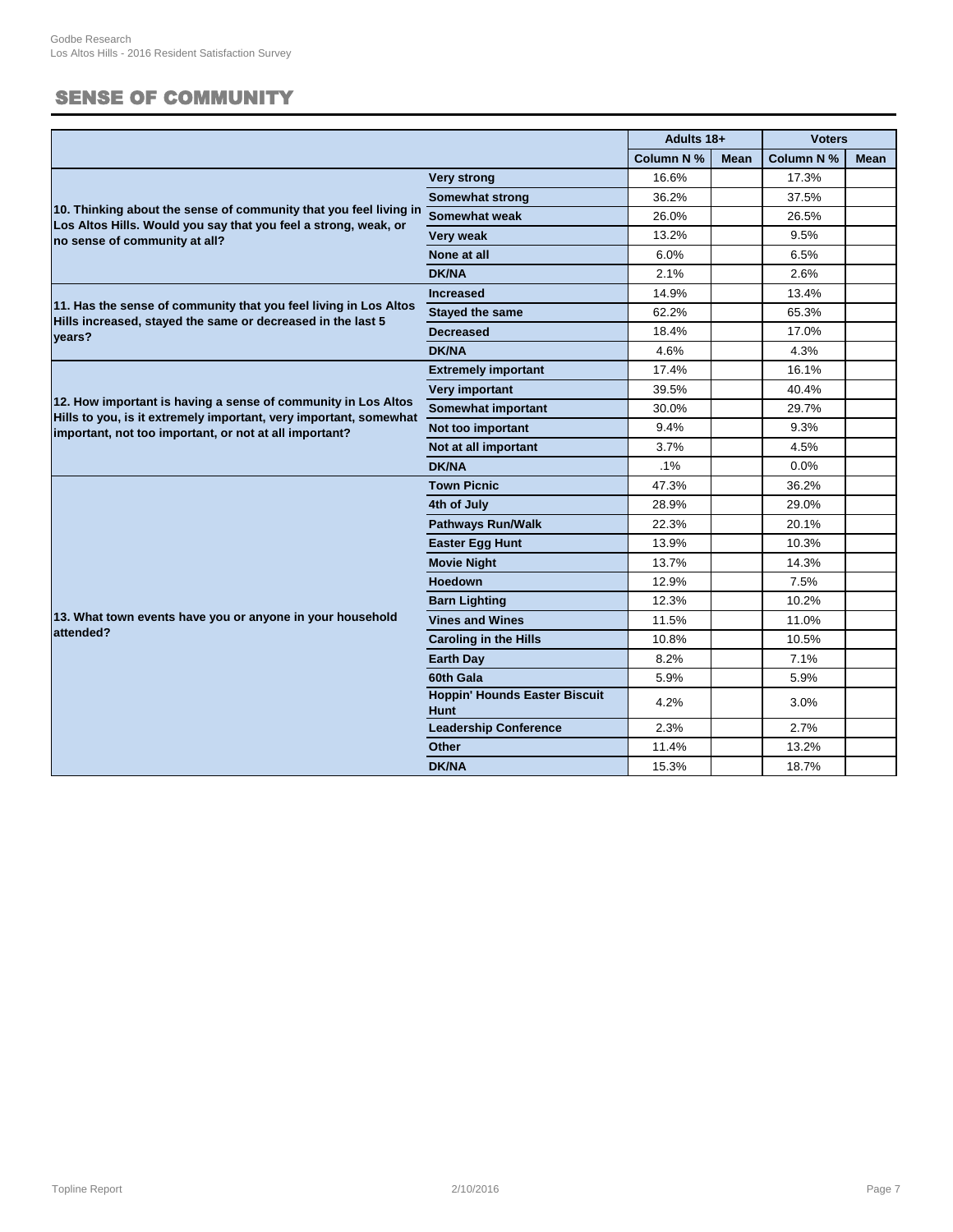# PARKS AND RECREATION

|                                                                                                                                                                                                  |                                             | Adults 18+ |             | <b>Voters</b> |             |
|--------------------------------------------------------------------------------------------------------------------------------------------------------------------------------------------------|---------------------------------------------|------------|-------------|---------------|-------------|
|                                                                                                                                                                                                  |                                             | Column N % | <b>Mean</b> | Column N %    | <b>Mean</b> |
|                                                                                                                                                                                                  | <b>Excellent</b>                            | 33.8%      |             | 33.4%         |             |
|                                                                                                                                                                                                  | Good                                        | 41.8%      |             | 40.6%         |             |
| 14. If you have visited Los Altos Hills open space in the last 12                                                                                                                                | Fair                                        | 5.9%       |             | 6.3%          |             |
| months, would you say that Los Altos Hills's open space areas                                                                                                                                    | Poor                                        | .5%        |             | .4%           |             |
| are excellent, good, fair, poor, or very poor?                                                                                                                                                   | Very poor                                   | 2%         |             | .2%           |             |
|                                                                                                                                                                                                  | Not visited open space                      | 15.5%      |             | 16.9%         |             |
|                                                                                                                                                                                                  | <b>DK/NA</b>                                | 2.3%       |             | 2.1%          |             |
|                                                                                                                                                                                                  | <b>Excellent</b>                            | 8.6%       |             | 9.2%          |             |
|                                                                                                                                                                                                  | Good                                        | 19.9%      |             | 19.2%         |             |
| 15. If you have participated in a Los Altos Hills recreation                                                                                                                                     | <b>Fair</b>                                 | 2.6%       |             | 3.2%          |             |
| program in the last 12 months, would you say that Los Altos                                                                                                                                      | Poor                                        | .5%        |             | .6%           |             |
| Hills' recreation classes and programs are excellent, good, fair,                                                                                                                                | Very poor                                   | 0.0%       |             | 0.0%          |             |
| poor, or very poor?                                                                                                                                                                              | Not participated in a recreation<br>program | 66.0%      |             | 65.6%         |             |
|                                                                                                                                                                                                  | <b>DK/NA</b>                                | 2.3%       |             | 2.2%          |             |
|                                                                                                                                                                                                  | <b>Excellent</b>                            | 25.3%      |             | 29.4%         |             |
|                                                                                                                                                                                                  | Good                                        | 40.3%      |             | 37.2%         |             |
| 16. If you have used a Los Altos Hills pathway for walking,<br>running, cycling, or horseback riding in the last 12 months,<br>would you say that Los Altos Hills' pathways areas are excellent, | Fair                                        | 15.1%      |             | 15.9%         |             |
|                                                                                                                                                                                                  | Poor                                        | 4.0%       |             | 3.0%          |             |
| good, fair, poor, or very poor?                                                                                                                                                                  | Very poor                                   | .8%        |             | 1.0%          |             |
|                                                                                                                                                                                                  | Not used pathways                           | 13.6%      |             | 13.3%         |             |
|                                                                                                                                                                                                  | <b>DK/NA</b>                                | .9%        |             | .3%           |             |
|                                                                                                                                                                                                  | Pathways not maintained/Uneven              | 64.6%      |             | 65.1%         |             |
|                                                                                                                                                                                                  | Lead to nowhere                             | 13.3%      |             | 13.2%         |             |
|                                                                                                                                                                                                  | <b>Animal feces</b>                         | 10.2%      |             | 8.8%          |             |
|                                                                                                                                                                                                  | <b>Trash/Debris on pathways</b>             | 6.2%       |             | 1.6%          |             |
|                                                                                                                                                                                                  | Need more open space                        | 3.6%       |             | 4.4%          |             |
|                                                                                                                                                                                                  | <b>Need signs</b>                           | 3.5%       |             | 4.2%          |             |
| 17. Why did you rate Los Altos Hills' open space, pathways, or<br>recreation programs as fair, poor or very poor?                                                                                | <b>Trees need care/Preservation</b>         | 1.5%       |             | 1.8%          |             |
|                                                                                                                                                                                                  | Had a bad experience/Dissatisfied           | 1.2%       |             | 1.5%          |             |
|                                                                                                                                                                                                  | Not well marked                             | 0.0%       |             | 0.0%          |             |
|                                                                                                                                                                                                  | <b>Other mention</b>                        | 4.6%       |             | 5.6%          |             |
|                                                                                                                                                                                                  | Undecided/Need more information             | 0.0%       |             | 0.0%          |             |
|                                                                                                                                                                                                  | <b>DK/NA/Unsure</b>                         | 10.8%      |             | 7.0%          |             |
| 18. Does Los Altos Hills need more space to hold meetings,                                                                                                                                       | <b>Yes</b>                                  | 19.1%      |             | 19.5%         |             |
| classes and recreation programs?                                                                                                                                                                 | <b>No</b>                                   | 55.1%      |             | 56.6%         |             |
|                                                                                                                                                                                                  | <b>DK/NA</b>                                | 25.7%      |             | 23.9%         |             |
| 19. Does Los Altos Hills need an additional facility with space to                                                                                                                               | Yes, need additional facility               | 16.5%      |             | 16.7%         |             |
| hold meetings, classes and recreation programs or can this be<br>done with existing facilities?                                                                                                  | No, can be done with existing<br>facilities | 58.2%      |             | 59.1%         |             |
|                                                                                                                                                                                                  | <b>DK/NA</b>                                | 25.3%      |             | 24.2%         |             |
|                                                                                                                                                                                                  | <b>Strongly support</b>                     | 15.0%      |             | 15.6%         |             |
| 20. To provide Los Altos Hills residents with expanded facilities<br>for meetings, classes and recreation programs, would you                                                                    | Somewhat support                            | 35.3%      |             | 34.3%         |             |
| strongly support, somewhat support, somewhat oppose or                                                                                                                                           | Somewhat oppose                             | 17.9%      |             | 18.3%         |             |
| strongly oppose the addition of a community center?                                                                                                                                              | <b>Strongly oppose</b>                      | 24.3%      |             | 22.7%         |             |
|                                                                                                                                                                                                  | <b>DK/NA</b>                                | 7.5%       |             | 9.1%          |             |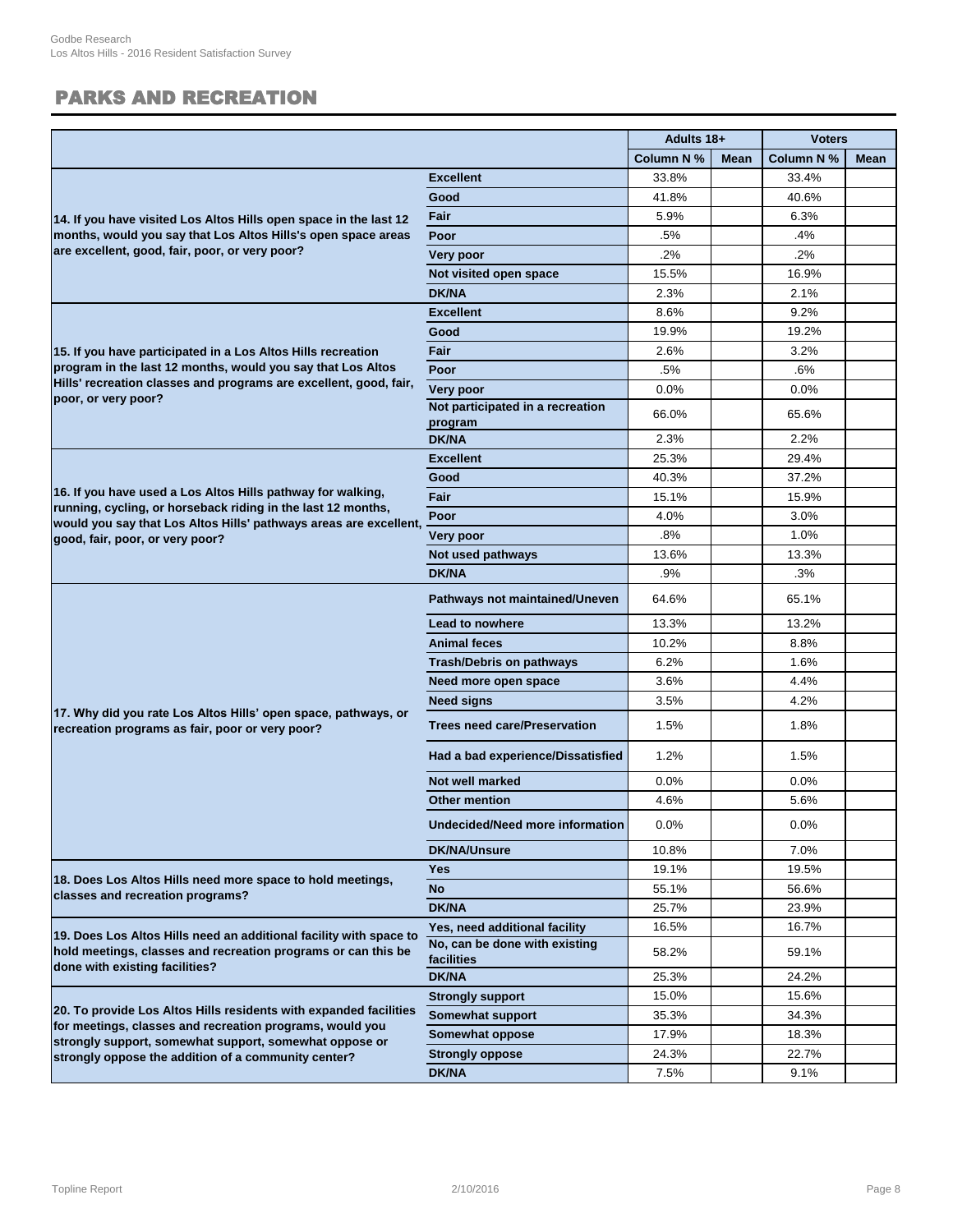|                                                            |                                      | Adults 18+ |             | <b>Voters</b> |             |
|------------------------------------------------------------|--------------------------------------|------------|-------------|---------------|-------------|
|                                                            |                                      | Column N % | <b>Mean</b> | Column N %    | <b>Mean</b> |
|                                                            | Would not use it                     | 33.9%      |             | 35.0%         |             |
|                                                            | <b>Fitness and wellness programs</b> | 31.1%      |             | 27.7%         |             |
|                                                            | Lectures and continuing<br>education | 19.4%      |             | 17.5%         |             |
|                                                            | <b>Senior service</b>                | 19.0%      |             | 19.6%         |             |
|                                                            | <b>Public performances</b>           | 18.7%      |             | 17.8%         |             |
| 21. If a new community center was built, what would you or | After-school programs                | 18.5%      |             | 14.6%         |             |
| members of your household be interested in using it for?   | <b>Music or dance classes</b>        | 17.9%      |             | 13.9%         |             |
|                                                            | Art programs and exhibits            | 17.4%      |             | 15.5%         |             |
|                                                            | Group and club meetings              | 15.8%      |             | 13.8%         |             |
|                                                            | Host a private gathering             | 13.3%      |             | 11.2%         |             |
|                                                            | <b>Emergency operations center</b>   | 10.4%      |             | $9.6\%$       |             |
|                                                            | <b>Other</b>                         | 0.8%       |             | 0.9%          |             |
|                                                            | <b>DK/NA</b>                         | 7.6%       |             | 7.6%          |             |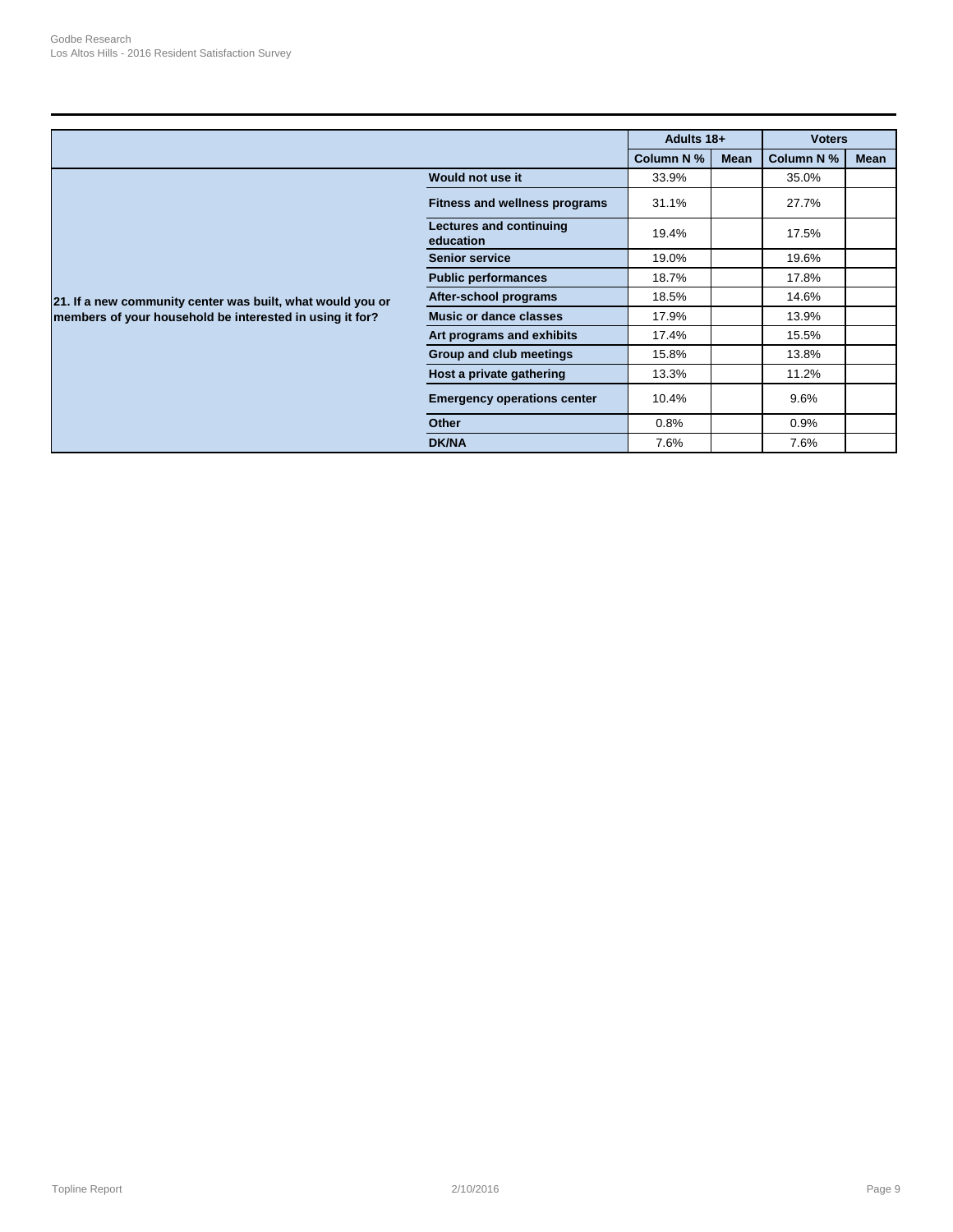# INFORMATION SOURCES AND TOWN COMMUNICATION

|                                                             |                                                   | Adults 18+ |             | <b>Voters</b>     |             |
|-------------------------------------------------------------|---------------------------------------------------|------------|-------------|-------------------|-------------|
|                                                             |                                                   | Column N % | <b>Mean</b> | <b>Column N %</b> | <b>Mean</b> |
|                                                             | Email                                             | 23.5%      |             | 22.0%             |             |
|                                                             | <b>Town Crier</b>                                 | 16.6%      |             | 17.7%             |             |
|                                                             | <b>Newsletter</b>                                 | 11.2%      |             | 10.8%             |             |
|                                                             | <b>Direct mailers</b>                             | 6.3%       |             | 7.1%              |             |
|                                                             | E-news                                            | 5.9%       |             | 3.5%              |             |
|                                                             | <b>Website (Los Altos Hills official</b><br>site) | 5.2%       |             | 5.8%              |             |
|                                                             | <b>Television</b>                                 | 4.5%       |             | 5.5%              |             |
|                                                             | <b>Postal mail</b>                                | 4.3%       |             | 1.5%              |             |
|                                                             | Word of mouth, friends or family                  | 3.0%       |             | 3.6%              |             |
|                                                             | San Jose Mercury News                             | 3.0%       |             | 3.7%              |             |
|                                                             | <b>Los Altos Patch</b>                            | 2.9%       |             | 3.0%              |             |
|                                                             | <b>Activity guide</b>                             | 2.8%       |             | 2.6%              |             |
| 22. What is your most preferred source of information about | <b>Nextdoor</b>                                   | 2.7%       |             | 3.3%              |             |
| Town activities, events, and issues?                        | Facebook                                          | 2.5%       |             | 3.0%              |             |
|                                                             | <b>Website (Other)</b>                            | 1.3%       |             | 1.6%              |             |
|                                                             | <b>Palo Alto Daily Post</b>                       | 1.3%       |             | 1.6%              |             |
|                                                             | Library email notice                              | .6%        |             | $.7\%$            |             |
|                                                             | Radio                                             | .4%        |             | .5%               |             |
|                                                             | <b>Business Times</b>                             | .2%        |             | .3%               |             |
|                                                             | Parks e-newsletter                                | 0.0%       |             | 0.0%              |             |
|                                                             | Rapid Notify emergency phone<br>alerts            | 0.0%       |             | 0.0%              |             |
|                                                             | <b>Twitter</b>                                    | 0.0%       |             | 0.0%              |             |
|                                                             | Video archive of town meetings                    | 0.0%       |             | 0.0%              |             |
|                                                             | Video streaming of town meetings                  | 0.0%       |             | 0.0%              |             |
|                                                             | <b>Other</b>                                      | .5%        |             | .6%               |             |
|                                                             | <b>DK/NA</b>                                      | 1.2%       |             | 1.4%              |             |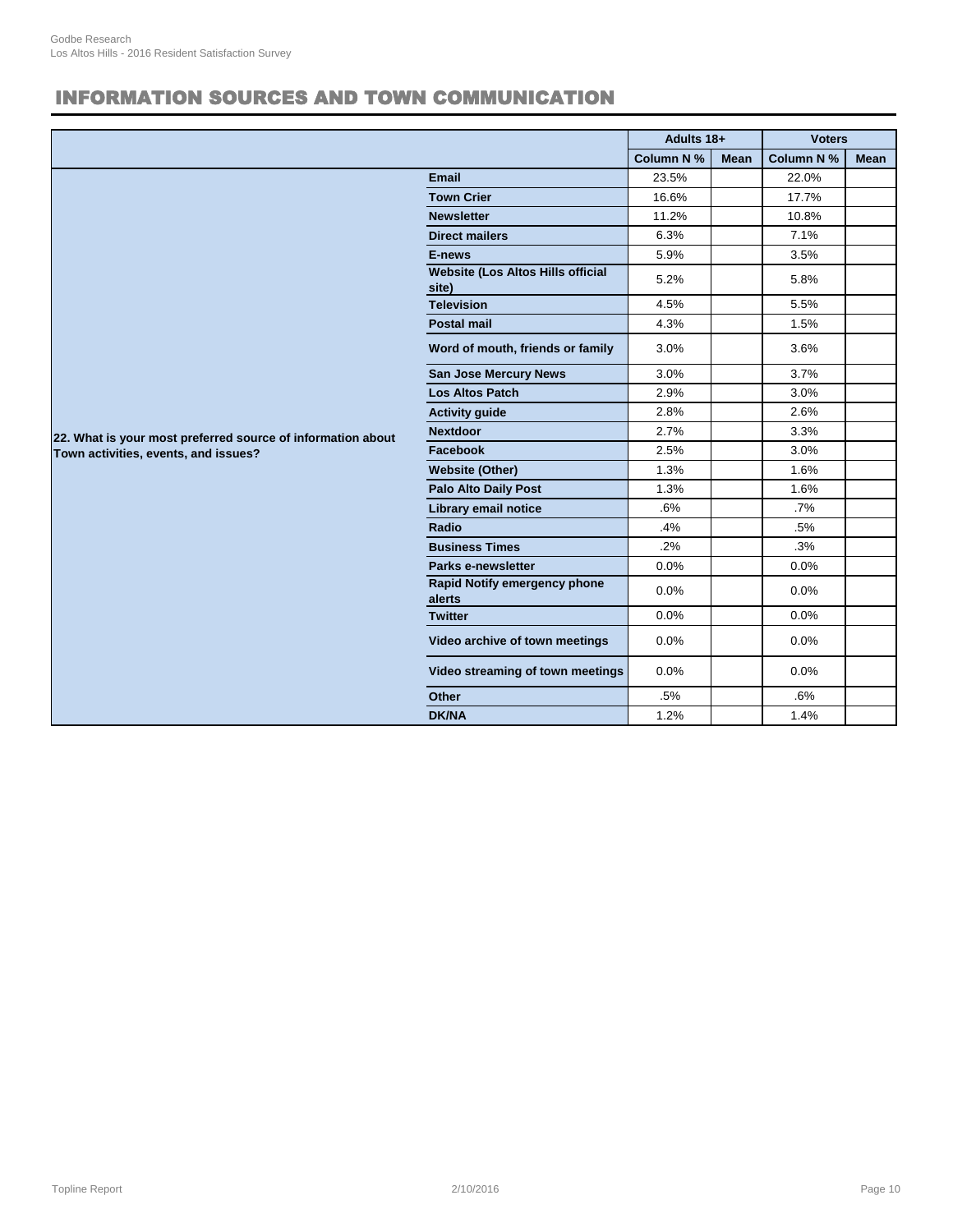#### DEMOGRAPHICS

|                                                                |                                         | Adults 18+ |             | <b>Voters</b> |      |
|----------------------------------------------------------------|-----------------------------------------|------------|-------------|---------------|------|
|                                                                |                                         | Column N % | <b>Mean</b> | Column N %    | Mean |
|                                                                | East of 280                             | 45.1%      |             | 46.4%         |      |
| A. Do you live East or West of 280?                            | West of 280                             | 47.8%      |             | 45.7%         |      |
|                                                                | <b>DK/NA</b>                            | 7.0%       |             | 7.8%          |      |
|                                                                | North Magdalena Avenue                  | 78.6%      |             | 77.8%         |      |
| B. Do you live North or South of Magdalena Avenue?             | South of Magdalena Avenue               | 15.5%      |             | 15.6%         |      |
|                                                                | <b>DK/NA</b>                            | 6.0%       |             | 6.7%          |      |
|                                                                | <b>Public sewer</b>                     | 61.1%      |             | 59.0%         |      |
| C. Is your home connected to the public sewer or a private     | <b>Private septic tank</b>              | 35.8%      |             | 37.2%         |      |
| septic tank?                                                   | <b>DK/NA</b>                            | 3.1%       |             | 3.8%          |      |
|                                                                | <b>Public street</b>                    | 61.3%      |             | 58.7%         |      |
| D. Is your home located on a public or private street?         | <b>Private street</b>                   | 34.8%      |             | 36.6%         |      |
|                                                                | <b>DK/NA</b>                            | 4.0%       |             | 4.6%          |      |
|                                                                | <b>Walking or hiking</b>                | 85.1%      |             | 84.5%         |      |
|                                                                | <b>Running</b>                          | 35.5%      |             | 32.7%         |      |
| E. Do you or someone in your household do any of the following | <b>Cycling / mountain biking</b>        | 34.2%      |             | 36.1%         |      |
| activities?                                                    | <b>Horseback riding</b>                 | 8.4%       |             | 6.3%          |      |
|                                                                | <b>Other</b>                            | 5.1%       |             | 5.8%          |      |
|                                                                | <b>DK/NA</b>                            | 5.7%       |             | 6.0%          |      |
|                                                                | 18 to 29                                | 9.9%       |             | 12.1%         |      |
|                                                                | 30 to 39                                | 8.1%       |             | 6.4%          |      |
|                                                                | 40 to 49                                | 16.6%      |             | 13.2%         |      |
| F. What is your age?                                           | 50 to 64                                | 34.2%      |             | 32.8%         |      |
|                                                                | 65 or older                             | 29.8%      |             | 33.8%         |      |
|                                                                | <b>DK/NA</b>                            | 1.4%       |             | 1.7%          |      |
|                                                                | 0 to 4 years (pre-school)               | 7.1%       |             | 4.6%          |      |
|                                                                | 5 to 11 years (grade-school)            | 19.7%      |             | 13.7%         |      |
| G. If you have children under the age of 18 living in your     | 12 to 13 years (middle-school)          | 5.5%       |             | 5.3%          |      |
| household, what are the ages of those children?                | 14 to 17 years (high-school)            | 15.3%      |             | 14.2%         |      |
|                                                                | <b>None</b>                             | 64.0%      |             | 69.9%         |      |
|                                                                | <b>DK/NA</b>                            | 0.3%       |             | 0.4%          |      |
|                                                                | <b>Male</b>                             | 48.5%      |             | 49.0%         |      |
| H. Respondent's gender                                         | Female                                  | 51.5%      |             | 51.0%         |      |
|                                                                | Japanese                                | .8%        |             | .8%           |      |
|                                                                | <b>Chinese</b>                          | 8.9%       |             | 8.9%          |      |
|                                                                | <b>Hispanic</b>                         | 4.1%       |             | 4.1%          |      |
|                                                                | Jewish                                  | 6.1%       |             | 6.1%          |      |
| <b>I. Ethnic Surname</b>                                       | Armenian                                | .7%        |             | .7%           |      |
|                                                                | <b>Vietnamese</b>                       | $0.0\%$    |             | 0.0%          |      |
|                                                                | <b>Italian</b>                          | 1.0%       |             | 1.0%          |      |
|                                                                | Korean                                  | .8%        |             | $.8\%$        |      |
|                                                                | <b>African American</b>                 | $0.0\%$    |             | 0.0%          |      |
|                                                                | <b>Not Coded</b>                        | 77.6%      |             | 77.6%         |      |
| J. Homeownership Status                                        | Owner                                   | 85.1%      |             | 85.1%         |      |
|                                                                | Renter                                  | 14.9%      |             | 14.9%         |      |
|                                                                | <b>Democrat</b>                         | 35.0%      |             | 35.0%         |      |
|                                                                | Republican                              | 32.6%      |             | 32.6%         |      |
| K. Party                                                       | Other party                             | 3.0%       |             | 3.0%          |      |
|                                                                | Decline to state/no party<br>preference | 29.4%      |             | 29.4%         |      |